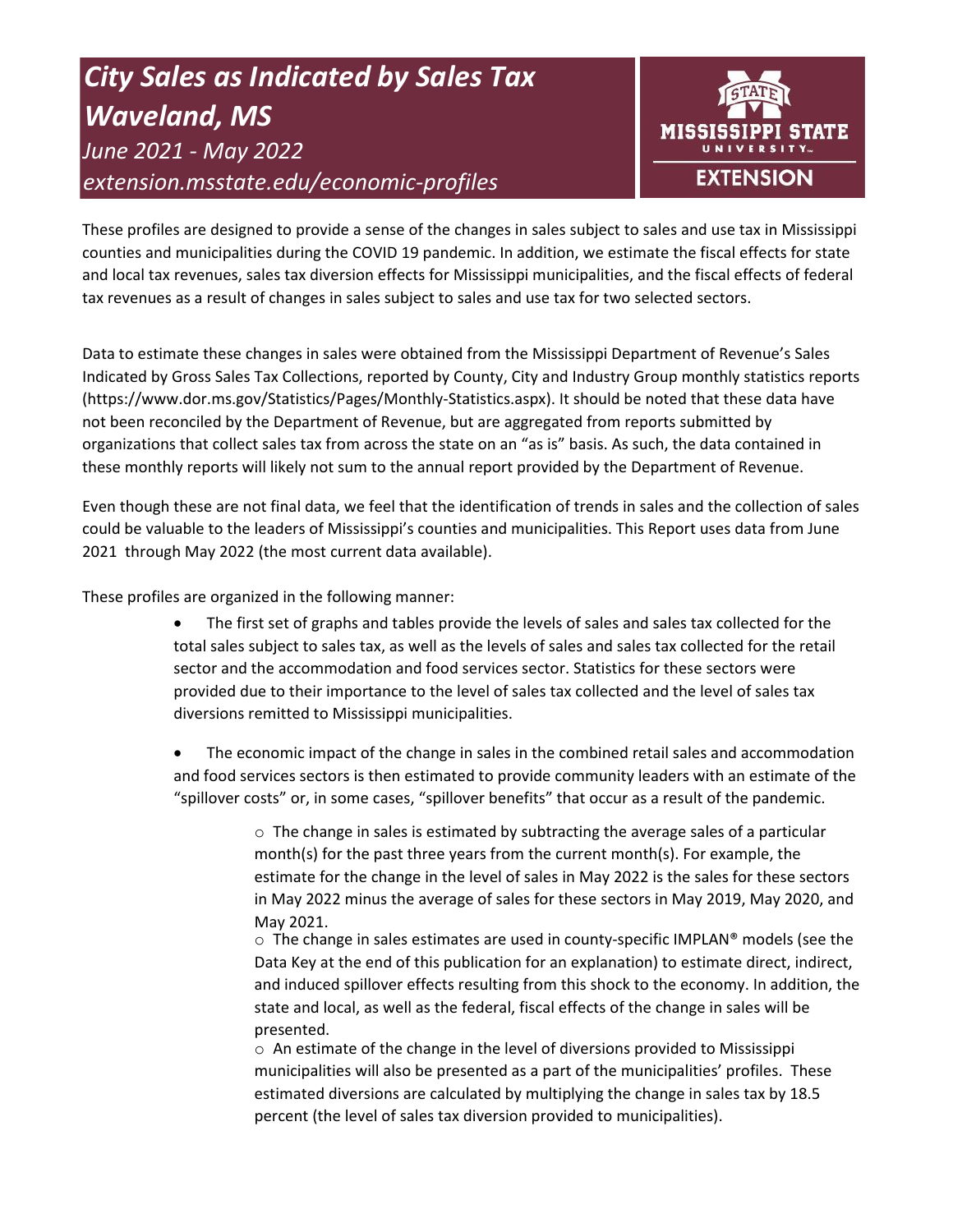| Total Sales as Indicated by Sales Tax (\$000s) |          |          |          | <b>Total Sales Tax Collected (\$000s)</b> |           |         |         |         |         |
|------------------------------------------------|----------|----------|----------|-------------------------------------------|-----------|---------|---------|---------|---------|
| Month                                          | 2019     | 2020     | 2021     | 2022                                      | Month     | 2019    | 2020    | 2021    | 2022    |
| January                                        | \$25,122 | \$26,052 | \$29,436 | \$31,034                                  | January   | \$1,270 | \$1,282 | \$1,519 | \$1,579 |
| February                                       | \$20,746 | \$21,479 | \$25,926 | \$25,337                                  | February  | \$998   | \$1,046 | \$1,322 | \$1,260 |
| March                                          | \$21,217 | \$22,178 | \$24,450 | \$0                                       | March     | \$1,040 | \$1,095 | \$1,240 | \$0     |
| April                                          | \$25,990 | \$26,513 | \$32,474 | \$33,071                                  | April     | \$1,306 | \$1,400 | \$1,706 | \$1,597 |
| May                                            | \$24,671 | \$24,181 | \$30,092 | \$31,174                                  | May       | \$1,204 | \$1,280 | \$1,530 | \$1,524 |
| June                                           | \$25,452 | \$28,260 | \$29,999 |                                           | June      | \$1,246 | \$1,475 | \$1,525 |         |
| July                                           | \$25,419 | \$27,274 | \$29,891 |                                           | July      | \$1,258 | \$1,452 | \$1,502 |         |
| August                                         | \$24,649 | \$25,964 | \$29,297 |                                           | August    | \$1,186 | \$1,376 | \$1,477 |         |
| September                                      | \$23,476 | \$24,050 | \$26,833 |                                           | September | \$1,148 | \$1,223 | \$1,337 |         |
| October                                        | \$24,249 | \$25,170 | \$30,181 |                                           | October   | \$1,171 | \$1,330 | \$1,556 |         |
| November                                       | \$22,518 | \$24,261 | \$28,450 |                                           | November  | \$1,093 | \$1,233 | \$1,375 |         |
| December                                       | \$23,236 | \$25,727 | \$28,116 |                                           | December  | \$1,173 | \$1,357 | \$1,382 |         |



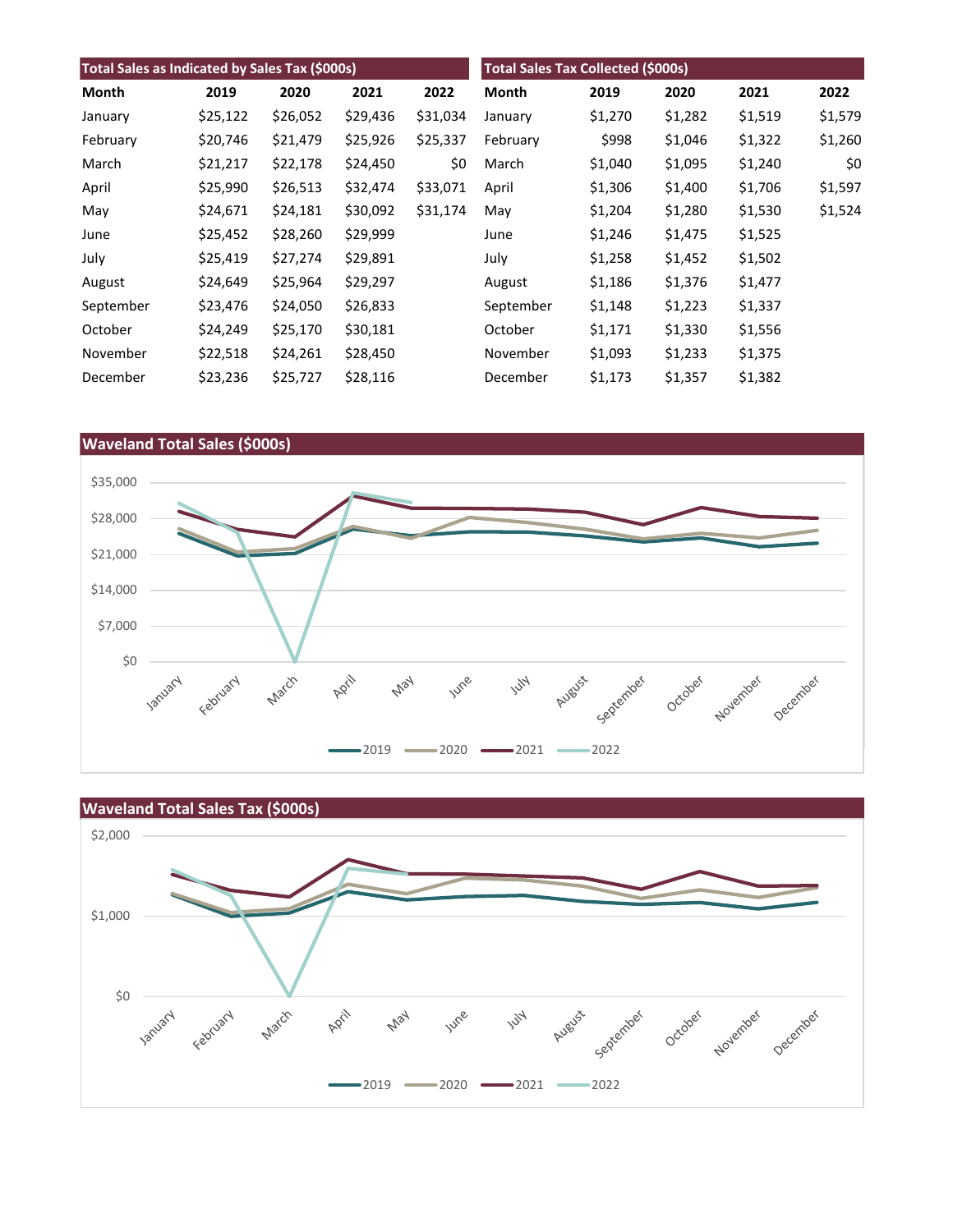| Retail Sector Sales as Indicated by Sales Tax (\$000s) |          |          | Retail Sector Sales Tax Collected (\$000s) |          |           |         |         |         |         |
|--------------------------------------------------------|----------|----------|--------------------------------------------|----------|-----------|---------|---------|---------|---------|
| Month                                                  | 2019     | 2020     | 2021                                       | 2022     | Month     | 2019    | 2020    | 2021    | 2022    |
| January                                                | \$20,656 | \$20,724 | \$24,048                                   | \$25,844 | January   | \$1,098 | \$1,109 | \$1,331 | \$1,354 |
| February                                               | \$16,564 | \$17,034 | \$21,361                                   | \$20,942 | February  | \$836   | \$875   | \$1,135 | \$1,054 |
| March                                                  | \$16,547 | \$17,503 | \$19,767                                   | \$21,414 | March     | \$871   | \$924   | \$1,052 | \$1,076 |
| April                                                  | \$20,686 | \$22,219 | \$27,271                                   | \$27,014 | April     | \$1,100 | \$1,236 | \$1,475 | \$1,354 |
| May                                                    | \$19,550 | \$20,295 | \$24,180                                   | \$25,378 | May       | \$1,013 | \$1,143 | \$1,302 | \$1,289 |
| June                                                   | \$20,312 | \$23,303 | \$24,022                                   |          | June      | \$1,041 | \$1,296 | \$1,275 |         |
| July                                                   | \$20,274 | \$22,554 | \$23,547                                   |          | July      | \$1,066 | \$1,249 | \$1,261 |         |
| August                                                 | \$19,105 | \$21,417 | \$23,345                                   |          | August    | \$989   | \$1,165 | \$1,237 |         |
| September                                              | \$18,559 | \$19,939 | \$21,565                                   |          | September | \$964   | \$1,020 | \$1,119 |         |
| October                                                | \$19,047 | \$20,798 | \$25,252                                   |          | October   | \$990   | \$1,138 | \$1,322 |         |
| November                                               | \$17,691 | \$19,864 | \$23,177                                   |          | November  | \$911   | \$1,048 | \$1,146 |         |
| December                                               | \$19,225 | \$21,461 | \$23,231                                   |          | December  | \$1,010 | \$1,174 | \$1,160 |         |



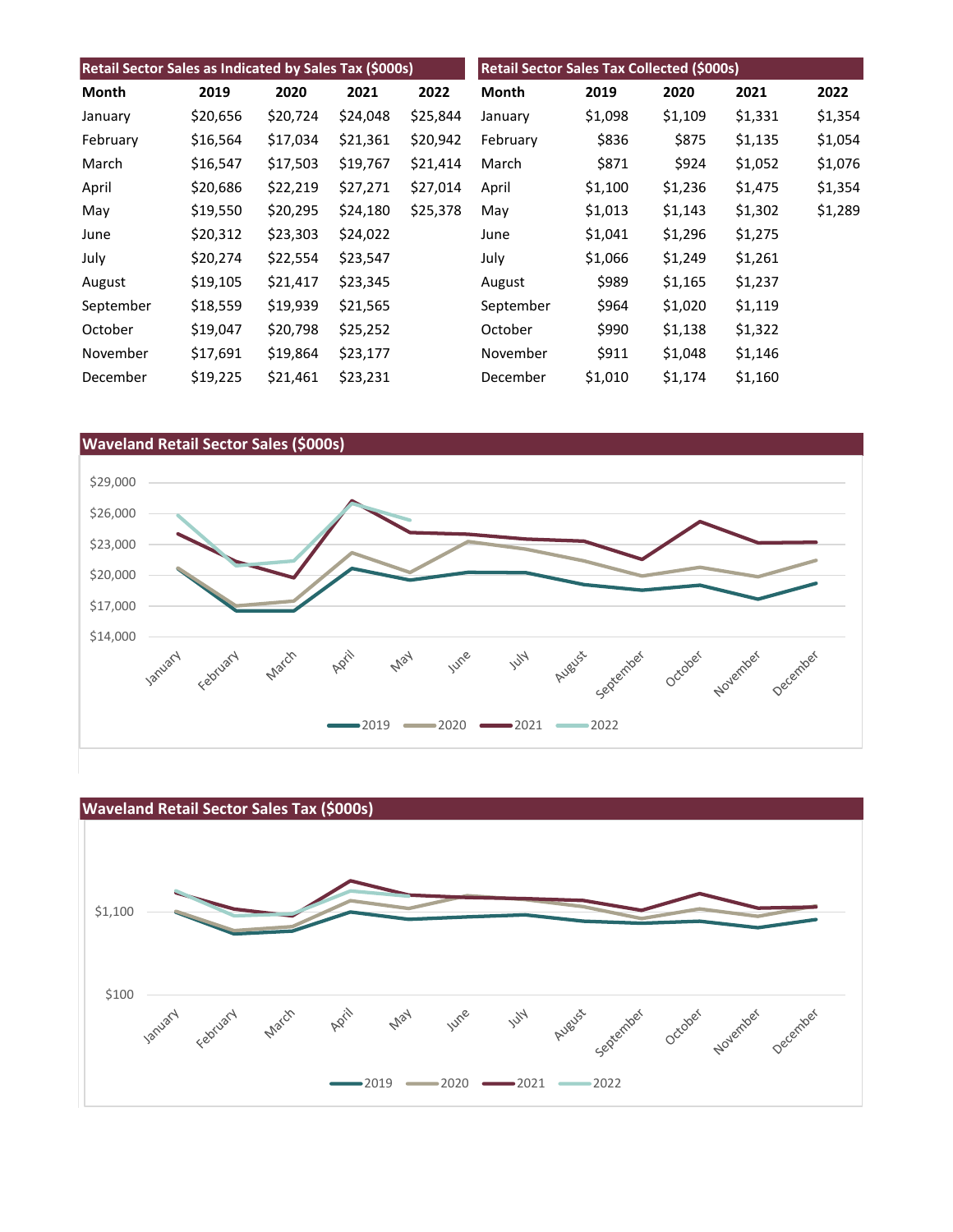| <b>Food Service and Accommodations Sector Sales</b> |         |         |                               | <b>Food Service and Accommodations Sector Sales</b> |           |       |       |       |       |
|-----------------------------------------------------|---------|---------|-------------------------------|-----------------------------------------------------|-----------|-------|-------|-------|-------|
| Subject to Sales Tax (\$000s)                       |         |         | <b>Tax Collected (\$000s)</b> |                                                     |           |       |       |       |       |
| Month                                               | 2019    | 2020    | 2021                          | 2022                                                | Month     | 2019  | 2020  | 2021  | 2022  |
| January                                             | \$1,330 | \$1,321 | \$1,430                       | \$1,727                                             | January   | \$89  | \$88  | \$97  | \$112 |
| February                                            | \$1,269 | \$1,257 | \$1,485                       | \$1,582                                             | February  | \$85  | \$84  | \$101 | \$104 |
| March                                               | \$1,280 | \$1,266 | \$1,484                       | \$1,549                                             | March     | \$85  | \$85  | \$100 | \$103 |
| April                                               | \$1,646 | \$1,171 | \$1,977                       | \$1,864                                             | April     | \$107 | \$79  | \$131 | \$123 |
| May                                                 | \$1,532 | \$985   | \$2,017                       | \$1,919                                             | May       | \$101 | \$67  | \$129 | \$127 |
| June                                                | \$1,585 | \$1,436 | \$2,124                       |                                                     | June      | \$104 | \$96  | \$140 |       |
| July                                                | \$1,585 | \$1,706 | \$2,033                       |                                                     | July      | \$103 | \$113 | \$130 |       |
| August                                              | \$1,564 | \$1,664 | \$2,147                       |                                                     | August    | \$102 | \$110 | \$137 |       |
| September                                           | \$1,423 | \$1,588 | \$1,719                       |                                                     | September | \$94  | \$106 | \$110 |       |
| October                                             | \$1,395 | \$1,553 | \$2,115                       |                                                     | October   | \$93  | \$102 | \$132 |       |
| November                                            | \$1,409 | \$1,520 | \$1,955                       |                                                     | November  | \$92  | \$101 | \$124 |       |
| December                                            | \$1,271 | \$1,542 | \$1,829                       |                                                     | December  | \$84  | \$104 | \$120 |       |





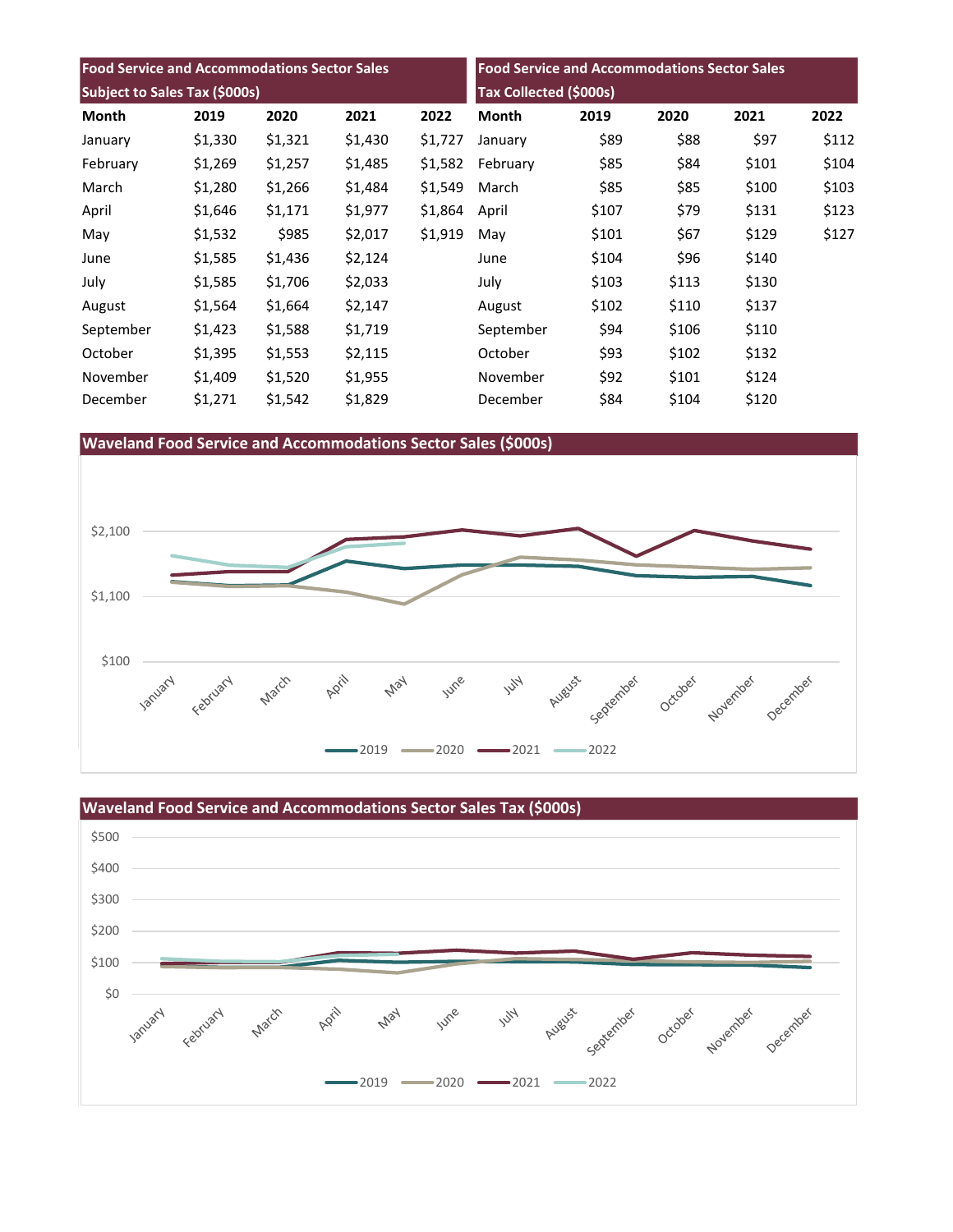| <b>Estimated Change in Sales</b>                      |               |                |                |
|-------------------------------------------------------|---------------|----------------|----------------|
|                                                       | <b>Sales</b>  | Average Sales* | Change in      |
|                                                       | Jun21 - May22 | Jun18 - May21  | <b>Sales</b>   |
| <b>Agriculture, Forestry, Fishing and Hunting</b>     | \$0           | \$0            | \$0            |
| Mining, Quarrying, and Oil and Gas Extraction         | \$0           | \$0            | \$0            |
| <b>Utilities</b>                                      | \$3,109,493   | \$6,317,082    | ( \$3,207,589) |
| Construction                                          | \$19,900,000  | \$17,400,000   | \$2,539,780    |
| <b>Manufacturing</b>                                  | \$3,908,441   | \$4,285,387    | ( \$376, 946)  |
| <b>Wholesale Trade</b>                                | \$43,199      | \$873,041      | ( \$829, 842)  |
| <b>Retail Trade</b>                                   | \$285,000,000 | \$242,000,000  | \$42,828,112   |
| <b>Transportation and Warehousing</b>                 | \$0           | \$0            | \$0            |
| <b>Information</b>                                    | \$4,017,658   | \$3,893,902    | \$123,756      |
| <b>Finance and Insurance</b>                          | \$0           | \$0            | \$0            |
| <b>Real Estate and Rental and Leasing</b>             | \$2,655,503   | \$1,521,946    | \$1,133,557    |
| Professional, Scientific, and Technical Services      | \$237,014     | \$107,622      | \$129,392      |
| <b>Management of Companies and Enterprises</b>        | \$0           | \$0            | \$0            |
| <b>Admin/Support/Waste Mgt &amp; Remediation Svcs</b> | \$737,149     | \$79,179       | \$657,970      |
| <b>Educational Services</b>                           | \$0           | \$0            | \$0            |
| <b>Health Care and Social Assistance</b>              | \$0           | \$0            | \$0            |
| Arts, Entertainment, and Recreation                   | \$134,697     | \$187,171      | (552, 474)     |
| <b>Accomodation and Food Services</b>                 | \$22,600,000  | \$17,600,000   | \$5,005,322    |
| <b>Other Services (except Public Administration)</b>  | \$3,336,362   | \$3,405,835    | (569, 473)     |
| <b>Public Administration</b>                          | \$0           | \$0            | \$0            |
| <b>Change in Total of Sector Sales</b>                | \$345,679,516 | \$297,671,166  | \$47,881,565   |

\*Average Sales is calculated as the sum of average monthly sales for the three previous years.

| <b>Economic Impact Summary from Change in Total of Sector Sales (IMPLAN)</b> |                   |              |                    |              |  |  |  |
|------------------------------------------------------------------------------|-------------------|--------------|--------------------|--------------|--|--|--|
|                                                                              | <b>Employment</b> | Labor Income | <b>Total Value</b> |              |  |  |  |
| <b>Impact Type</b>                                                           |                   |              | Added              | Output       |  |  |  |
| <b>Direct Effect</b>                                                         | 607.7             | \$15,513,463 | \$26,168,881       | \$20,282,011 |  |  |  |
| <b>Indirect Effect</b>                                                       | 27.1              | \$1,088,801  | \$2,206,621        | \$4,119,056  |  |  |  |
| <b>Induced Effect</b>                                                        | 46.0              | \$1,559,831  | \$3,102,346        | \$5,857,226  |  |  |  |
| <b>Total Effect</b>                                                          | 480.3             | \$13,265,178 | \$23,494,838       | \$14,425,483 |  |  |  |

**Estimated Change in Municipal Sales Tax Diversions (18.5%) \$505,481** See explanation of Municipal Sales Tax Diversions in the Data Key.

## **Estimated Change in State and Local Tax from Change in Total of Sector Sales (IMPLAN)**

|                                  |                   |            | Taxes on              |                   |                     |
|----------------------------------|-------------------|------------|-----------------------|-------------------|---------------------|
|                                  | <b>Employment</b> | Proprietor | <b>Production and</b> |                   |                     |
| <b>Description</b>               | Compensation      | Income     | <b>Imports</b>        | <b>Households</b> | <b>Corporations</b> |
| <b>Dividends</b>                 | \$0               | \$0        | \$0                   | \$0               | \$7,650             |
| <b>Social Insurance</b>          | \$1,398           | \$0        | \$0                   | \$0               | \$0                 |
| <b>TOPI: Sales Tax</b>           | \$0               | \$0        | \$2,732,330           | \$0               | \$0                 |
| <b>TOPI: Property Tax</b>        | \$0               | \$0        | \$2,730,205           | \$0               | \$0                 |
| <b>TOPI: Other Tax</b>           | \$0               | \$0        | \$346,894             | \$0               | \$0                 |
| <b>Corporate Profits Tax</b>     | \$0               | \$0        | \$0                   | \$0               | \$92,049            |
| <b>Personal Taxes</b>            | \$0               | \$0        | \$0                   | \$375,365         | \$0                 |
| <b>Total State and Local Tax</b> | \$1,101           | \$0        | \$5,658,589           | \$294,182         | \$58,875            |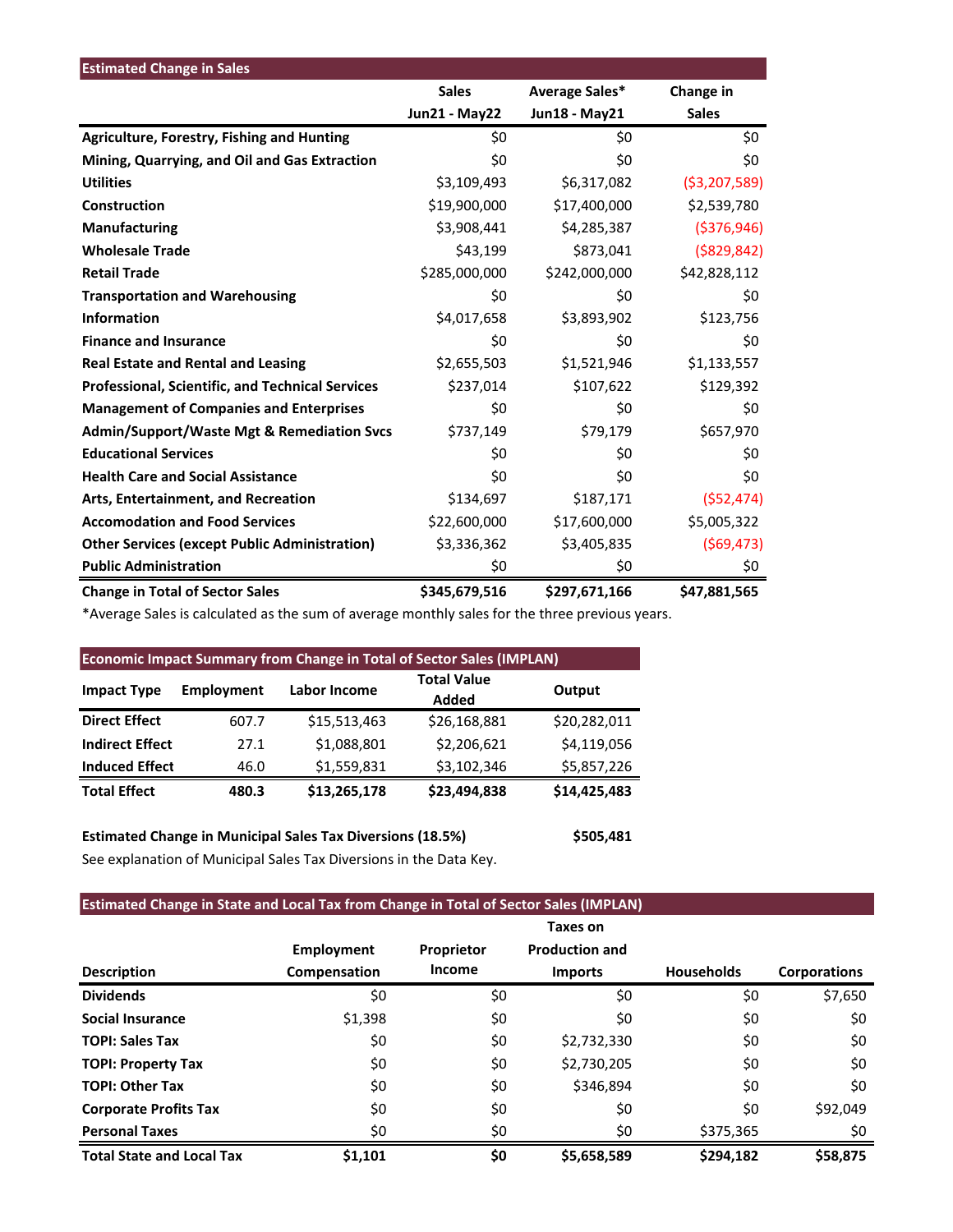## **Sales Tax Diversions and Special Levies**

| <b>Waveland Diversions</b> |           |           |           |           | <b>No Special Levy</b> |      |      |      |      |  |  |
|----------------------------|-----------|-----------|-----------|-----------|------------------------|------|------|------|------|--|--|
| Month                      | 2019      | 2020      | 2021      | 2022      | Month                  | 2019 | 2020 | 2021 | 2022 |  |  |
| January                    | \$229,242 | \$237,084 | \$281,615 | \$289,186 | January                |      |      |      |      |  |  |
| February                   | \$186,000 | \$199,566 | \$239,305 | \$231,190 | February               |      |      |      |      |  |  |
| March                      | \$189,621 | \$199,185 | \$235,122 | \$239,157 | March                  |      |      |      |      |  |  |
| April                      | \$237,779 | \$256,956 | \$310,714 | \$289,506 | April                  |      |      |      |      |  |  |
| May                        | \$227,985 | \$238,703 | \$280,107 | \$278,169 | May                    |      |      |      |      |  |  |
| June                       | \$228,294 | \$272,319 | \$285,272 |           | June                   |      |      |      |      |  |  |
| July                       | \$231,525 | \$265,240 | \$271,116 |           | July                   |      |      |      |      |  |  |
| August                     | \$216,018 | \$253,215 | \$283,878 |           | August                 |      |      |      |      |  |  |
| September                  | \$208,090 | \$231,718 | \$244,946 |           | September              |      |      |      |      |  |  |
| October                    | \$215,601 | \$242,613 | \$290,363 |           | October                |      |      |      |      |  |  |
| November                   | \$192,191 | \$228,256 | \$254,429 |           | November               |      |      |      |      |  |  |
| December                   | \$213,986 | \$248,485 | \$254,470 |           | December               |      |      |      |      |  |  |

| <b>No Special Levy</b> |      |      |      |      | <b>No Special Levy</b> |      |      |      |      |  |
|------------------------|------|------|------|------|------------------------|------|------|------|------|--|
| Month                  | 2019 | 2020 | 2021 | 2022 | Month                  | 2019 | 2020 | 2021 | 2022 |  |
| January                |      |      |      |      | January                |      |      |      |      |  |
| February               |      |      |      |      | February               |      |      |      |      |  |
| March                  |      |      |      |      | March                  |      |      |      |      |  |
| April                  |      |      |      |      | April                  |      |      |      |      |  |
| May                    |      |      |      |      | May                    |      |      |      |      |  |
| June                   |      |      |      |      | June                   |      |      |      |      |  |
| July                   |      |      |      |      | July                   |      |      |      |      |  |
| August                 |      |      |      |      | August                 |      |      |      |      |  |
| September              |      |      |      |      | September              |      |      |      |      |  |
| October                |      |      |      |      | October                |      |      |      |      |  |
| November               |      |      |      |      | November               |      |      |      |      |  |
| December               |      |      |      |      | December               |      |      |      |      |  |

| <b>No Special Levy</b> |      |      |      |      |
|------------------------|------|------|------|------|
| <b>Month</b>           | 2019 | 2020 | 2021 | 2022 |
| January                |      |      |      |      |
| February               |      |      |      |      |
| March                  |      |      |      |      |
| April                  |      |      |      |      |
| May                    |      |      |      |      |
| June                   |      |      |      |      |
| July                   |      |      |      |      |
| August                 |      |      |      |      |
| September              |      |      |      |      |
| October                |      |      |      |      |
| November               |      |      |      |      |
| December               |      |      |      |      |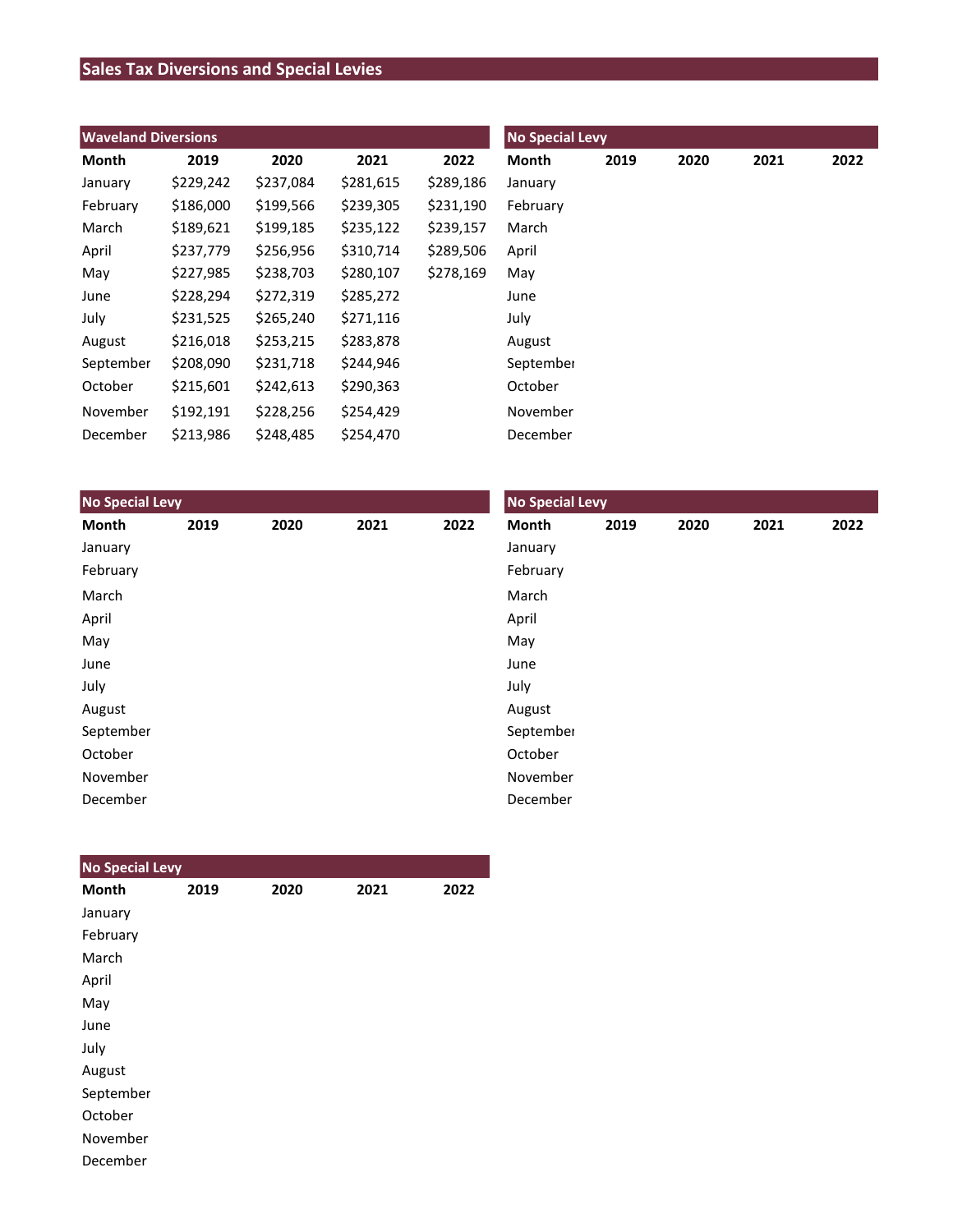|                                 | <b>Estimated Change in Federal Tax from Change in Total of Sector Sales (IMPLAN)</b> |               |                       |                   |                     |  |  |  |
|---------------------------------|--------------------------------------------------------------------------------------|---------------|-----------------------|-------------------|---------------------|--|--|--|
|                                 |                                                                                      |               | Taxes on              |                   |                     |  |  |  |
|                                 | Employment                                                                           | Proprietor    | <b>Production and</b> |                   |                     |  |  |  |
| <b>Description</b>              | Compensation                                                                         | <b>Income</b> | <b>Imports</b>        | <b>Households</b> | <b>Corporations</b> |  |  |  |
| <b>Social Insurance</b>         | \$2,244,174                                                                          | \$64,503      | \$0                   | \$0               | \$0                 |  |  |  |
| <b>TOPI: Taxes</b>              | \$0                                                                                  | \$0           | \$715,797             | \$0               | \$0                 |  |  |  |
| <b>Corporate Profits Tax</b>    | \$0                                                                                  | \$0           | \$0                   | \$0               | \$189,954           |  |  |  |
| <b>Personal Tax: Income Tax</b> | \$0                                                                                  | \$0           | \$0                   | \$784,858         | \$0                 |  |  |  |
| <b>Total Federal Tax</b>        | \$1,676,439                                                                          | \$24,407      | \$700,925             | \$694,755         | \$120,606           |  |  |  |

## **DATA Key**

### **Total Sales as Indicated by Sales Tax**

North American Industrial Classification Sectors (NAICS) sectors included in the "Total Sales as Indicated by Sales Tax" statistics include: Sector 11 – *Agriculture, Forestry, Fishing and Hunting* ; Sector 21 – *Mining, Quarrying, and Oil and Gas Extraction* ; Sector 22 – *Utilities*; Sector 23 – *Construction* ; Sector 31-33 – *Manufacturing* ; Sector 42 – *Wholesale Trade* ; Sector 44-45 – *Retail Trade* ; Sector 48-49 – *Transportation and Warehousing* ; Sector 51 – *Information* ; Sector 52 – *Finance and Insurance* ; Sector 53 – *Real Estate and Rental and Leasing* ; Sector 54 – *Professional, Scientific, and Technical Services*; Sector 55 – *Management of Companies and Enterprises* ; Sector 56 – *Administrative and Support and Waste Management and Remediation Services* ; Sector 61 – *Educational Services*; Sector 62 – *Health Care and Social Assistance* ; Sector 71 – *Arts, Entertainment, and Recreation* ; Sector 72 – *Accommodation and Food Services* ; Sector 81 – *Other Services (Except Public Administration)* ; and Sector 92 – *Public Administration* .

#### **Retail Sector Sales**

Retail Sector Sales includes NAICS Sector 44-45 – Retail Trade.

#### **Accommodation and Food Service Sector Sales**

Accommodation and Food Services Sector Sales includes NAICS Sector 72 – Accommodation and Food Services.

#### **Estimated Change in Sales**

To determine the economic impact of changes in specific sector sales, the average monthly sales by sector (using sales from the thirty-six months prior to the study time frame) was subtracted from the sales for that sector in the study time frame. For this publication, each month's sector sales from April 2018 through March 2020 were averaged and subtracted from sector sales occurring in the April 2020 through March 2021 time period to obtain the Change in Sales estimate. The estimated changes in sales for all sectors were summed to obtain the estimate for the change in Total of Sector Sales.

Municipalities are assigned to the county in which the largest proportion of the municipality's population resides (e.g., while the city of Jackson lies in Hinds, Madison, and Rankin Counties, Jackson was "assigned" to Hinds County because the majority of its population resides in Hinds County).

If the change in sales is negative, this indicates that the sales for the specific geographic area fall below expected values when using the previous three years as a benchmark. If the change in sales is positive, then the sales for the specific geographic area is greater than what would have been expected when using the three previous years as a benchmark.

#### **Estimated Change in Municipal Sales Tax Diversions**

Municipalities receive 18.5 percent of sales tax collected within their boundaries from the Mississippi Department of Revenue that can be used in the general budget(counties are not eligible for this allocation). The estimated change in the municipal sales tax diversion is calculated as 18.5 percent of the change in Taxes on Production and Imports: Sales Tax estimated in the Estimated Change in State and Local Tax from Change in Total of Sector Sales table.